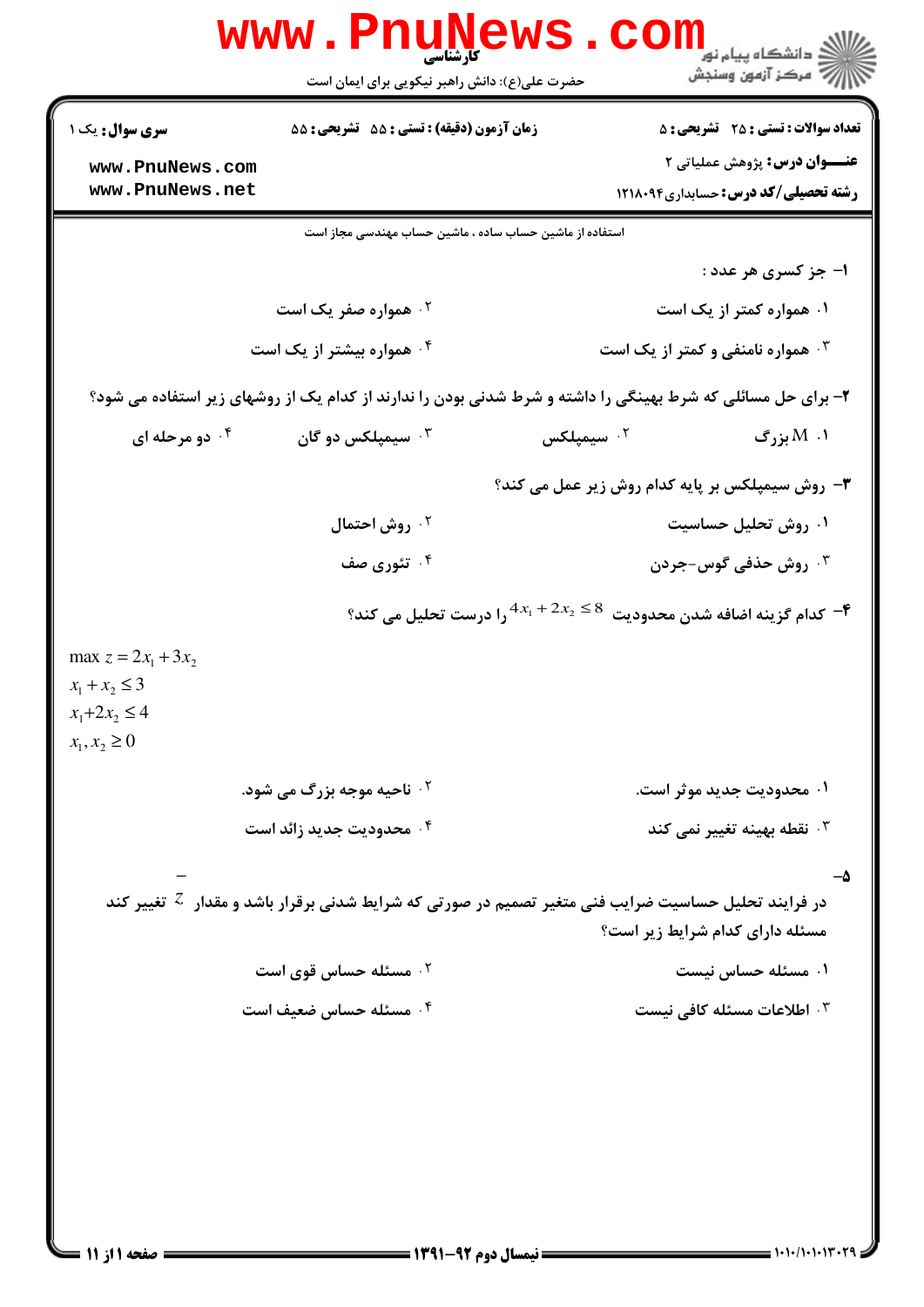|                                                                                         |                                    | <b>www.Pnu̯News</b>                                                                          |                                                 |                                |             |                | COM                           | ه دانشگاه پيام نور<br>" مرڪز آزمون وسنڊش                                                                                           |                                    |  |
|-----------------------------------------------------------------------------------------|------------------------------------|----------------------------------------------------------------------------------------------|-------------------------------------------------|--------------------------------|-------------|----------------|-------------------------------|------------------------------------------------------------------------------------------------------------------------------------|------------------------------------|--|
| سری سوال : ۱ یک                                                                         | www.PnuNews.com<br>www.PnuNews.net | زمان آزمون (دقيقه) : تستى : 55 - تشريحي : 55                                                 | حضرت علی(ع): دانش راهبر نیکویی برای ایمان است   |                                |             |                |                               | <b>تعداد سوالات : تستی : 25 ۔ تشریحی : 5</b><br><b>عنـــوان درس:</b> پژوهش عملیاتی ۲<br><b>رشته تحصیلی/کد درس:</b> حسابداری1۲۱۸۰۹۴ |                                    |  |
| max $z = 2x_1 + 3x_2$<br>$x_1 + 2x_2 \leq 4$<br>$x_1 + x_2 \leq 3$                      |                                    | ۰۶ با توجه به مسئله زیر و حل آن (نقطه بهینه $A = (2,1)$ و مقدار تابع هدف $z^* = z^*$ است.) + |                                                 |                                |             |                |                               | حداكثر افزايش مجاز محدوديت دوم چند است؟                                                                                            |                                    |  |
| $x_2 \leq \frac{3}{2}$<br>$x_1, x_2 \ge 0$                                              | F. f                               |                                                                                              | $\mathbf{r}$ . $\mathbf{r}$                     |                                |             | $Y \cdot Y$    |                               | . مسئله زیر و جدول بهینه آن را در نظر بگیرید .مقدار $b_1$ عبار تست از                                                              | $\mathcal{L}$ .                    |  |
| max $z = 3x_1 + 2x_2$<br>$2x_1 + 3x_2 \le 6$<br>$2x_1 + x_2 \leq 4$<br>$x_1, x_2 \ge 0$ | ∣ متغیرهای                         |                                                                                              | $x_4$                                           | $x_3$                          | $x_2$ $x_1$ |                | $\ensuremath{\mathnormal{Z}}$ |                                                                                                                                    |                                    |  |
|                                                                                         | اساسی<br>$z_{0}$                   |                                                                                              | $\frac{5}{4}$                                   | $\overline{4}$                 |             |                |                               |                                                                                                                                    | $\boldsymbol{b}$<br>$\frac{13}{2}$ |  |
|                                                                                         | $x_2$<br>$x_1$                     |                                                                                              | $\mathbf{1}$<br>$\overline{2}$<br>$\frac{3}{4}$ | $\frac{1}{2}$<br>$\frac{1}{4}$ |             |                |                               |                                                                                                                                    | $\overline{b}_1$<br>$rac{3}{2}$    |  |
|                                                                                         | F. f                               |                                                                                              | $\pmb{\mathfrak{r}}$ . $\pmb{\mathfrak{r}}$     |                                |             | $\mathbf{r}$ . |                               |                                                                                                                                    | 1.1                                |  |

 $= 1.1 - 11.1 - 11.17 - 19$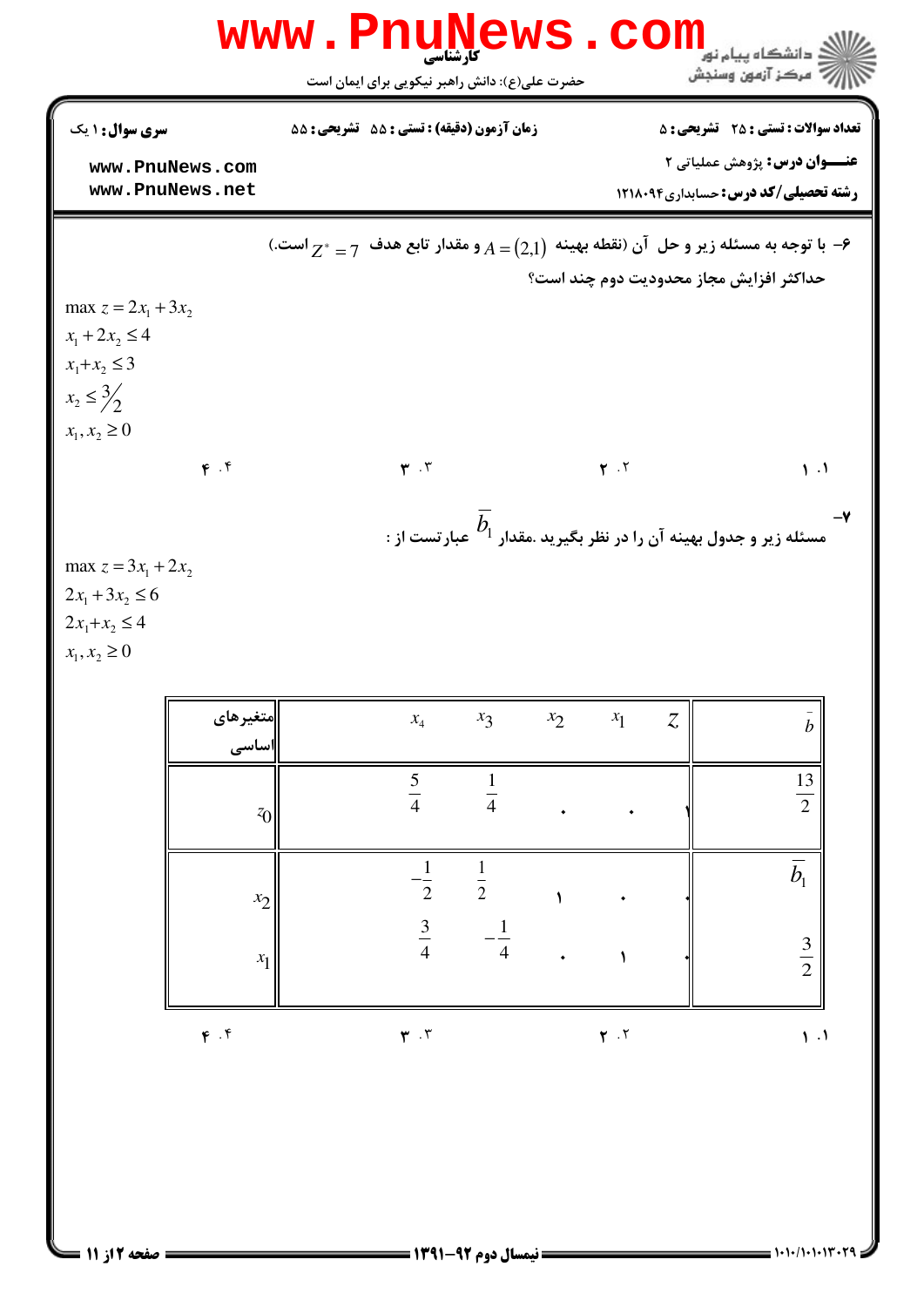|                                                        | <b>www . Pi</b><br>حضرت علی(ع): دانش راهبر نیکویی برای ایمان است                                                            |                                                 | د دانشڪاه پيام نور<br>7- مرڪز آزمون وسنڊش                                                                                                                                                                                                                                                                                                                                                                                |
|--------------------------------------------------------|-----------------------------------------------------------------------------------------------------------------------------|-------------------------------------------------|--------------------------------------------------------------------------------------------------------------------------------------------------------------------------------------------------------------------------------------------------------------------------------------------------------------------------------------------------------------------------------------------------------------------------|
| <b>سری سوال : ۱ یک</b>                                 | زمان آزمون (دقیقه) : تستی : 55 گشریحی : 55                                                                                  |                                                 | <b>تعداد سوالات : تستی : 25 گشریحی : 5</b>                                                                                                                                                                                                                                                                                                                                                                               |
| www.PnuNews.com<br>www.PnuNews.net                     |                                                                                                                             |                                                 | <b>عنـــوان درس:</b> پژوهش عملیاتی ۲<br><b>رشته تحصیلی/کد درس:</b> حسابداری1۲۱۸۰۹۴                                                                                                                                                                                                                                                                                                                                       |
|                                                        |                                                                                                                             |                                                 | ۸– یک مسئله برنامه ریزی خطی نسبت به کدام تغییرات زیر حساسیت ضعیف نشان می دهد؟                                                                                                                                                                                                                                                                                                                                            |
|                                                        |                                                                                                                             |                                                 | ۰۱ تغییراتی که بهینگی و شدنی را مختل کند                                                                                                                                                                                                                                                                                                                                                                                 |
|                                                        |                                                                                                                             |                                                 | <sup>۲ .</sup> تغییراتی که بهینگی و شدنی را مختل نکند و مقدار Z متاثر شود                                                                                                                                                                                                                                                                                                                                                |
|                                                        |                                                                                                                             |                                                 | <b>۳ قغییراتی که بهینگی و شدنی را مختل نکند و مقدار</b> Z متاثر نشود                                                                                                                                                                                                                                                                                                                                                     |
|                                                        |                                                                                                                             |                                                 | <sup>۰۴</sup> تغییراتی که بهینگی را مختل نکند اما شدنی را مختل کند                                                                                                                                                                                                                                                                                                                                                       |
|                                                        |                                                                                                                             |                                                 | ۹- تحلیل تغییرات پیوسته پارامترها در بازه ای معین را چه می گویند؟                                                                                                                                                                                                                                                                                                                                                        |
|                                                        | <sup>۲.</sup> برنامه ریزی ناپارامتری                                                                                        |                                                 | ۰۱ برنامه ریزی پارامتری                                                                                                                                                                                                                                                                                                                                                                                                  |
|                                                        | ۰۴ برنامه ریزی حمل و نقل                                                                                                    |                                                 | ۰ <sup>۳</sup> برنامه ریزی عدد صحیح                                                                                                                                                                                                                                                                                                                                                                                      |
|                                                        |                                                                                                                             |                                                 | ۱۰– اطلاعات یک مسئله که به روش سیمپلکس اصلاح شده حل شده ( اطلاعات مربوط به یک مرحله حل است) در زیر امده                                                                                                                                                                                                                                                                                                                  |
|                                                        | $E = \begin{bmatrix} 1 & -\frac{1}{3} \\ 0 & \frac{2}{3} \end{bmatrix}$ $\frac{3}{2} = Y_2 y_1 y_2$ $\frac{3}{2} = Y_3 y_2$ |                                                 | است.<br>$\bar{A}_j = \begin{bmatrix} \frac{1}{2} \\ \frac{3}{2} \end{bmatrix} B^{-1} = \begin{bmatrix} \frac{1}{2} & 0 \\ -\frac{1}{2} & 1 \end{bmatrix}$                                                                                                                                                                                                                                                                |
|                                                        |                                                                                                                             |                                                 | ماتریس پایه ای در مرحله بعد به کدام صورت ِاست؟                                                                                                                                                                                                                                                                                                                                                                           |
|                                                        |                                                                                                                             |                                                 | $B_{new}^{-1} = \begin{bmatrix} \frac{2}{3} & \frac{-1}{3} \\ -1 & \frac{2}{3} & \frac{2}{3} \end{bmatrix}$ $B_{new}^{-1} = \begin{bmatrix} \frac{2}{3} & \frac{1}{3} \\ -1 & \frac{2}{3} & \frac{2}{3} \end{bmatrix}$ $B_{new}^{-1} = \begin{bmatrix} \frac{1}{2} & 0 \\ 0 & \frac{1}{3} \\ -1 & 1 \end{bmatrix}$ $B_{new}^{-1} = \begin{bmatrix} 1 & \frac{-1}{3} \\ 0 & \frac{2}{3} \\ 0 & \frac{2}{3} \end{bmatrix}$ |
|                                                        |                                                                                                                             |                                                 | ا- برای مسئله زیر در اولین مرحله حل با روش سیمپلکس اصلاح شده $\,C_{_B}^{}\,$ برابر است با $\,$                                                                                                                                                                                                                                                                                                                           |
| max $Z = 3x_1 + x_2$                                   |                                                                                                                             |                                                 |                                                                                                                                                                                                                                                                                                                                                                                                                          |
| $2x_1 + x_2 \ge 4$<br>$x_2 \leq 2$<br>$x_1, x_2 \ge 0$ |                                                                                                                             |                                                 |                                                                                                                                                                                                                                                                                                                                                                                                                          |
| $C_B = \begin{vmatrix} -M & 0 \end{vmatrix}$           | $C_B = \begin{bmatrix} M & 0 \end{bmatrix}$ .                                                                               | $C_B = \begin{bmatrix} 3 & 1 \end{bmatrix}$ . T | $C_B = \begin{bmatrix} 0 & 0 \\ 0 & 0 \end{bmatrix}$                                                                                                                                                                                                                                                                                                                                                                     |
|                                                        |                                                                                                                             | =نيمسا1. ده 5 - 1391                            |                                                                                                                                                                                                                                                                                                                                                                                                                          |

صفحه 3 از 11 =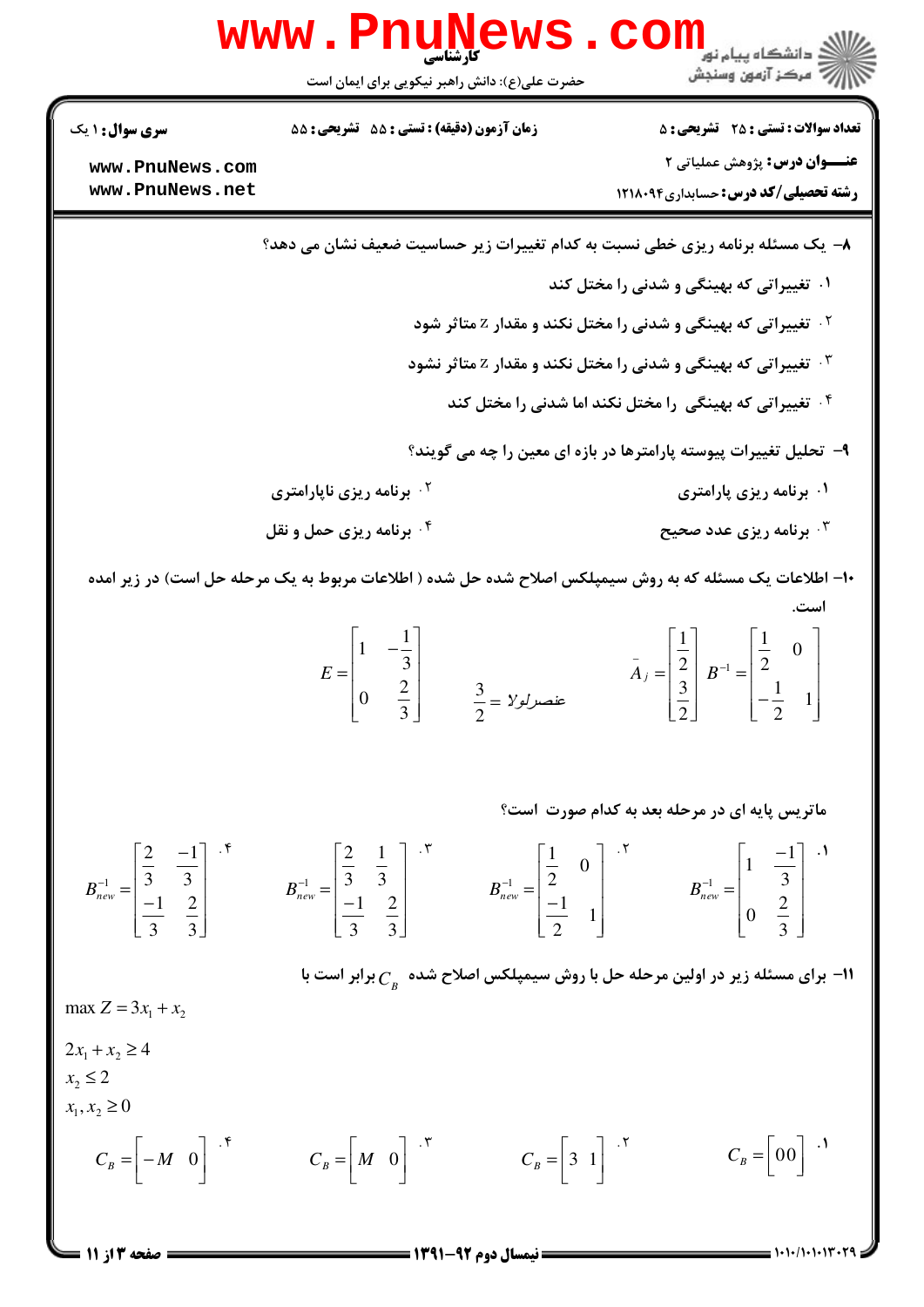| سری سوال : ۱ یک                    | زمان آزمون (دقیقه) : تستی : 55 آتشریحی : 55 |               |                              | <b>تعداد سوالات : تستی : 25 ۔ تشریحی : 5</b>                                                               |
|------------------------------------|---------------------------------------------|---------------|------------------------------|------------------------------------------------------------------------------------------------------------|
| www.PnuNews.com<br>www.PnuNews.net |                                             |               |                              | <b>عنـــوان درس:</b> پژوهش عملیاتی ۲<br><b>رشته تحصیلی/کد درس:</b> حسابداری1۲۱۸۰۹۴                         |
|                                    |                                             |               |                              | در صورتی که مسئله برنامه ریزی خطی از نوع کانونی باشد $^{C_{B}}$ اولیه کدام گزینه خواهد بود؟ $^{-{\sf 17}}$ |
| ۰۴ حداقل صفر است                   | ۰۳ صفر و یک                                 |               | ۰۲ یک                        | ۰۱ صفر                                                                                                     |
|                                    |                                             |               |                              | ۱۳– جدول زیر جواب ابتدایی یک مسئله است نشان دهنده حالت خاص:                                                |
| مشترى                              |                                             | ٢             | ٣                            |                                                                                                            |
| انبار                              |                                             |               |                              |                                                                                                            |
|                                    |                                             | $($ $\cdots)$ |                              | $\mathcal{L}$                                                                                              |
|                                    | $(Y^{\bullet})$                             | $(\cdot)$     | $(1 \cdot \cdot)$            | 15.                                                                                                        |
|                                    | $(\lambda \cdot)$                           |               |                              | ۸۰                                                                                                         |
|                                    | $\mathcal{L}$                               | $\mathcal{L}$ | $\mathcal{L}$                |                                                                                                            |
| تباهیده $\cdot$ ۴                  | نامحدود بودن $\cdot^{\mathsf{v}}$           |               | ۰ <sup>۲</sup> بهینه چندگانه | ۰۱ بدون جواب                                                                                               |
|                                    |                                             |               |                              |                                                                                                            |
|                                    |                                             |               |                              |                                                                                                            |
|                                    |                                             |               |                              |                                                                                                            |
|                                    |                                             |               |                              |                                                                                                            |

 $= 1.1 - (1.1117)$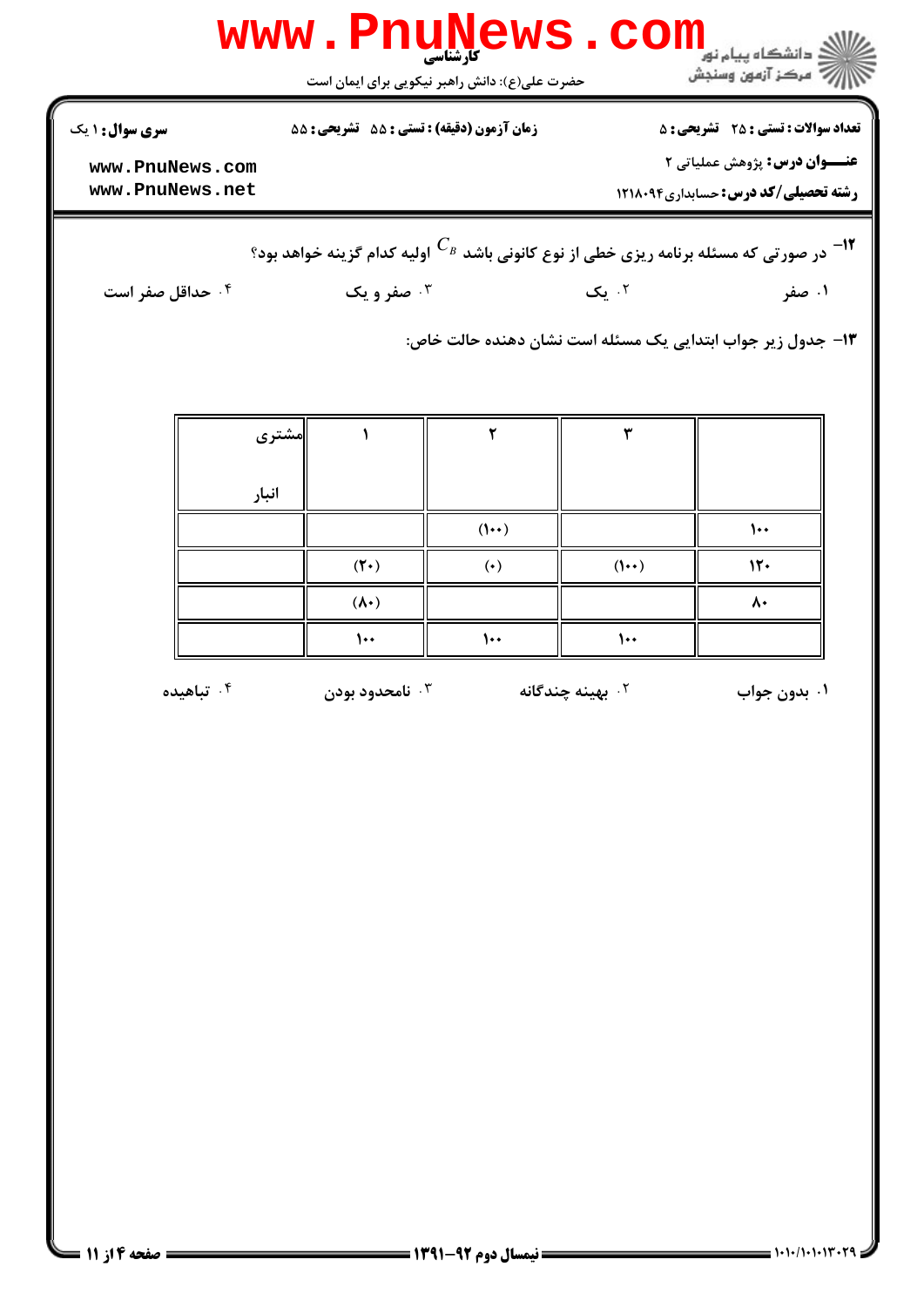

**تعداد سوالات : تستی : 25 - تشریحی : 5** 

زمان آزمون (دقیقه) : تستی : 55 ٪ تشریحی : 55

سری سوال: ۱ یک

عنـــوان درس: پژوهش عملیاتی ۲

www.PnuNews.com www.PnuNews.net

**رشته تحصیلی/کد درس:** حسابداری ۱۲۱۸۰۹۴

۱۴- با توجه به جدول زیر:

| مشترى  | ۴                    | $-\pmb{\upphi}$                                                             |                           |                     |
|--------|----------------------|-----------------------------------------------------------------------------|---------------------------|---------------------|
| انبار  |                      |                                                                             |                           |                     |
| ۴      |                      |                                                                             |                           | $\dot{\mathcal{E}}$ |
|        | ٨<br>$\sqrt{\Delta}$ | $\dot{\mathcal{E}}$<br>$\mathord{\hspace{1pt}\text{--}\hspace{1pt}}\lambda$ | $\pmb{\mathfrak{r}}$<br>٠ |                     |
| ٨      |                      |                                                                             |                           | $\mathbf{r}$ .      |
|        | ٢                    | $\pmb{\breve{v}}$                                                           | ٨                         |                     |
|        | $\mathcal{L}$        | $\sqrt{v}$                                                                  | ę                         |                     |
| ٩      |                      |                                                                             |                           | $\mathsf{v}\cdot$   |
|        | ۲                    | ۴                                                                           | ٩                         |                     |
|        | $+11$                | ٠                                                                           | $\vee$ .                  |                     |
| ∥تقاضا | $10 -$               | $\mathsf{IV}$                                                               | $\mathbf{L}$              |                     |

، مقدار متغیر اساسی  $\overline{X}_{23}$  برابر است با

 $\mathbf{y} \cdot \mathbf{y}$ .  $\mathbf{y} \cdot \mathbf{y}$  $\mathbf{r}$ .  $\mathbf{r}$ 

 $1V \cdot T$ 

 $y \cdot \cdot f$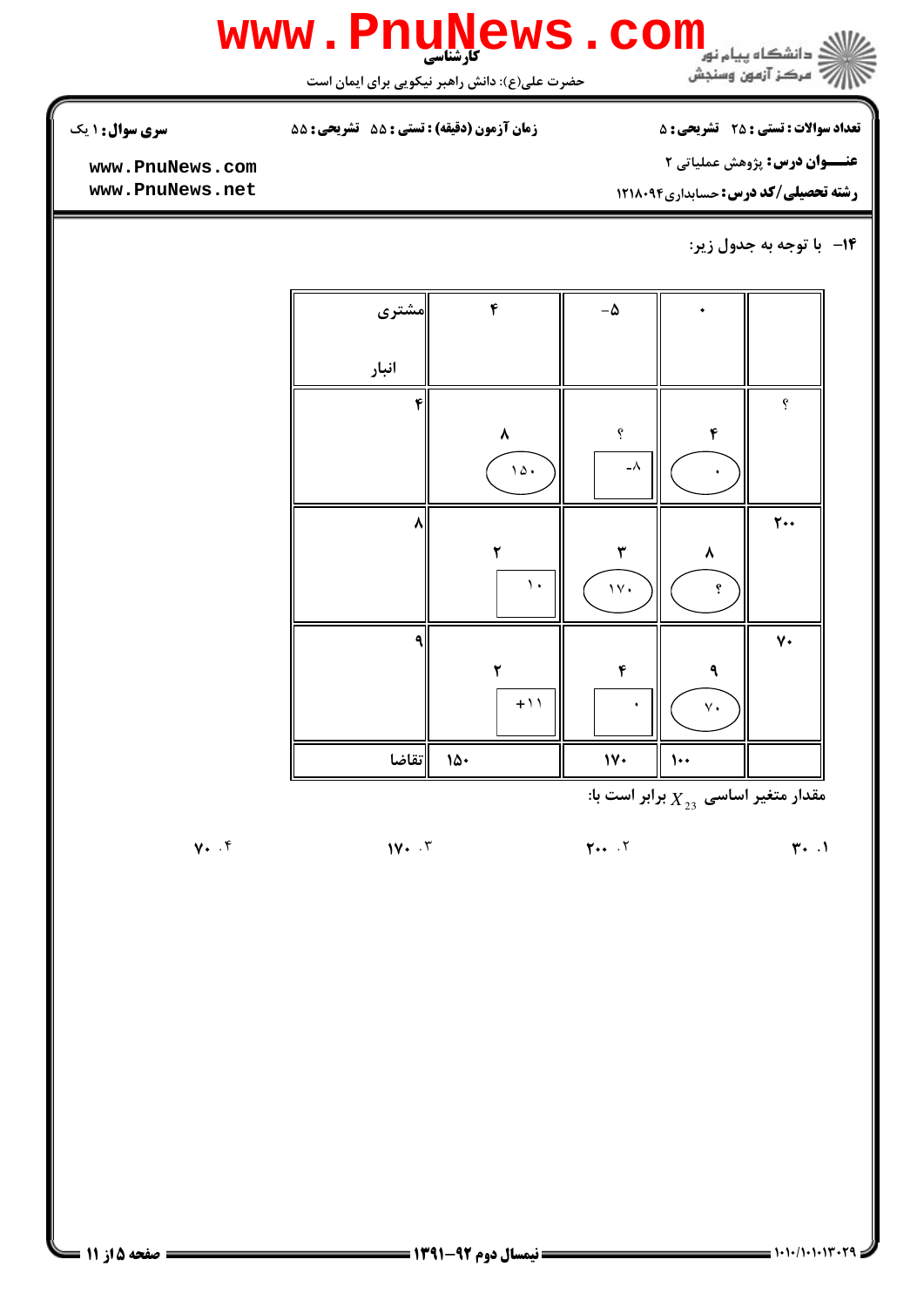

| <b>10 روش صفحات برشی</b> ۔        | ۰۱ روش سیمپلکس ثانویه   |
|-----------------------------------|-------------------------|
| ۰ <sup>۴</sup> روش حمل و نقل مرکب | <b>40 روش شاخه و حد</b> |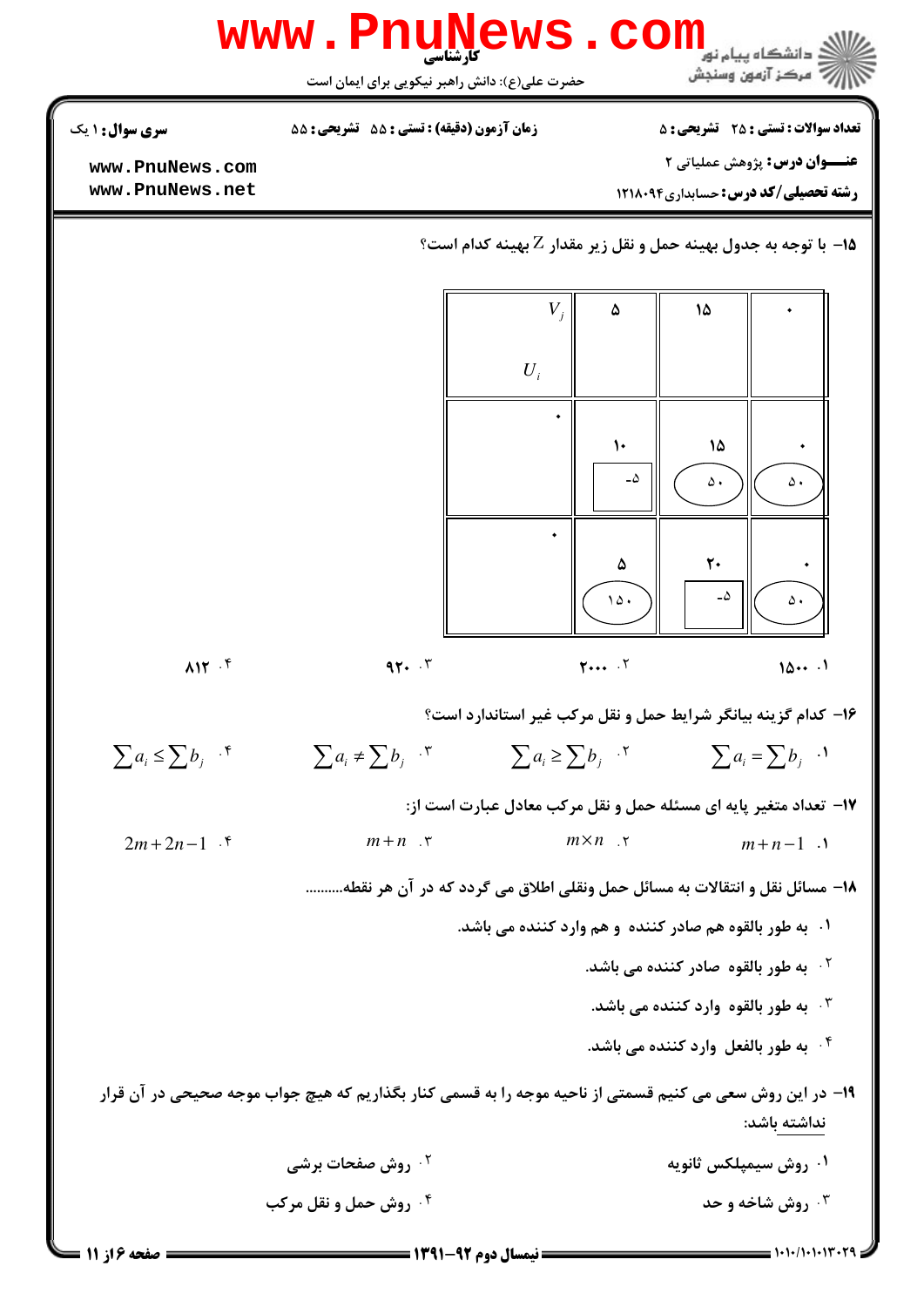

 $S_{gi} + (\sum \overline{a}_{ij}^{\ +} N_j - (\frac{\overline{b}_{i}}{\overline{b}_{i}-1}) \sum \overline{a}_{ij}^{\ -} N_j) = -\overline{b}_{i}$ 

**۲۱**- در کدامیک از روشهای حل برنامه ریزی عدد صحیح ضرایب پارامترها در جدول سیمپلکس حتما باید عدد صحیح باشند؟

- ۰۱ در جدول ابتدایی روش انشعاب و تحدید باید تمام ضرایب عدد صحیح باشند.
	- <sup>۲ .</sup> در جدول ابتدایی روش صفحات برش باید تمام ضرایب عدد صحیح باشند.
- ۰۳ در جدول ابتدایی روش صفحات برش تماماً عدد صحیح باید تمام ضرایب عدد صحیح باشند.
- <sup>۴ .</sup> در جدول ابتدایی روش صفحات برش تماما عدد صحیح باید تمام ضرایب عدد غیر صحیح باشند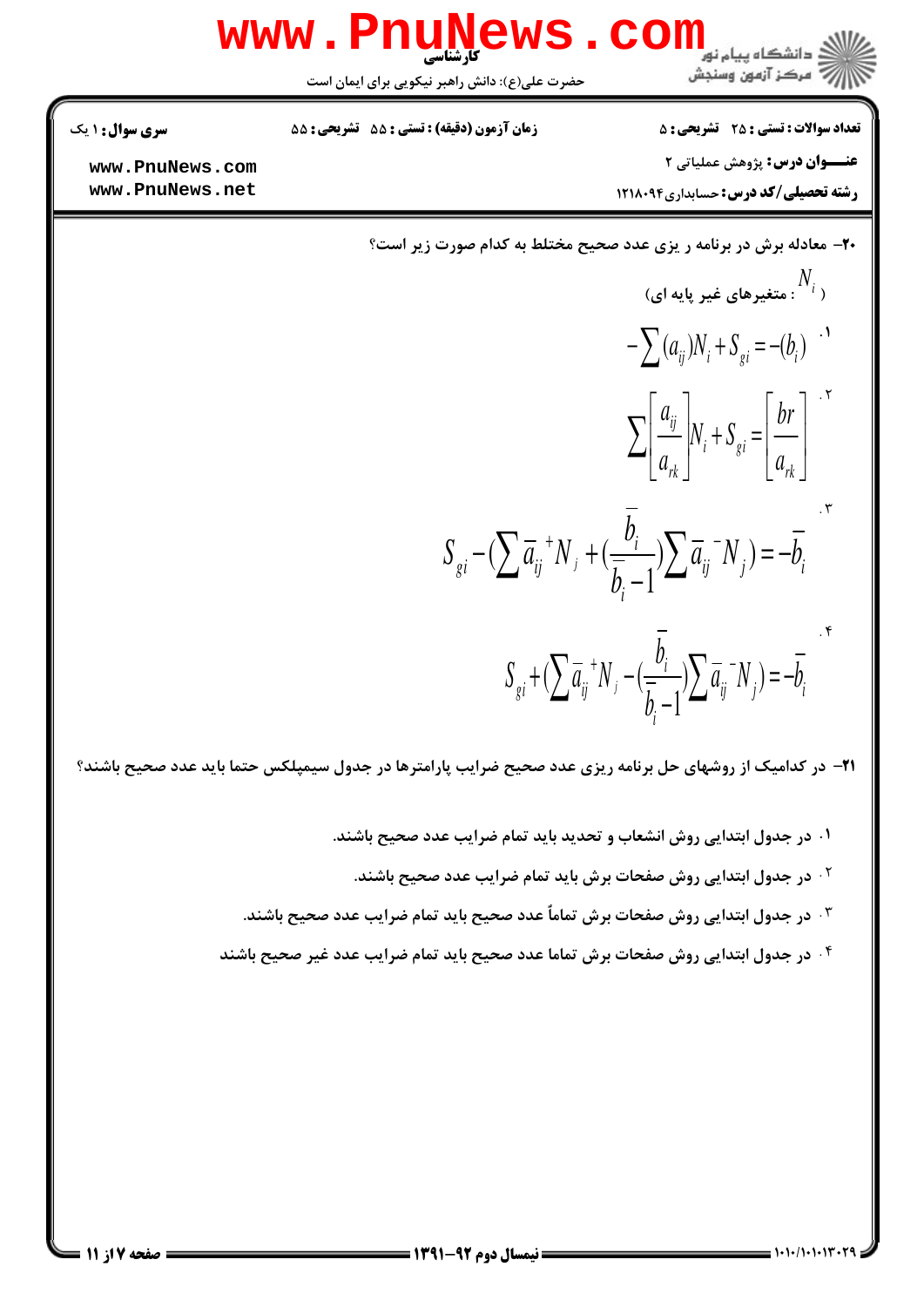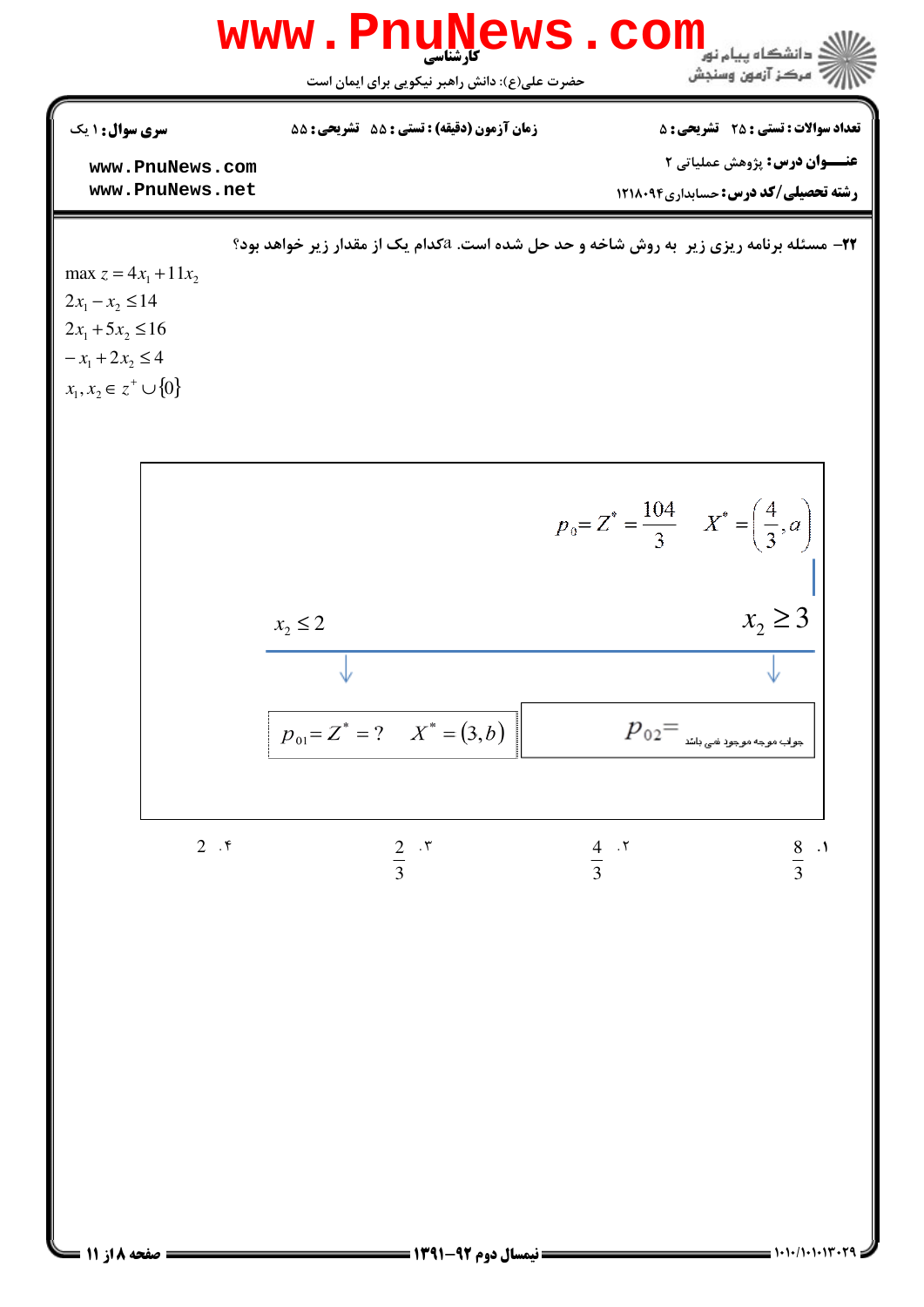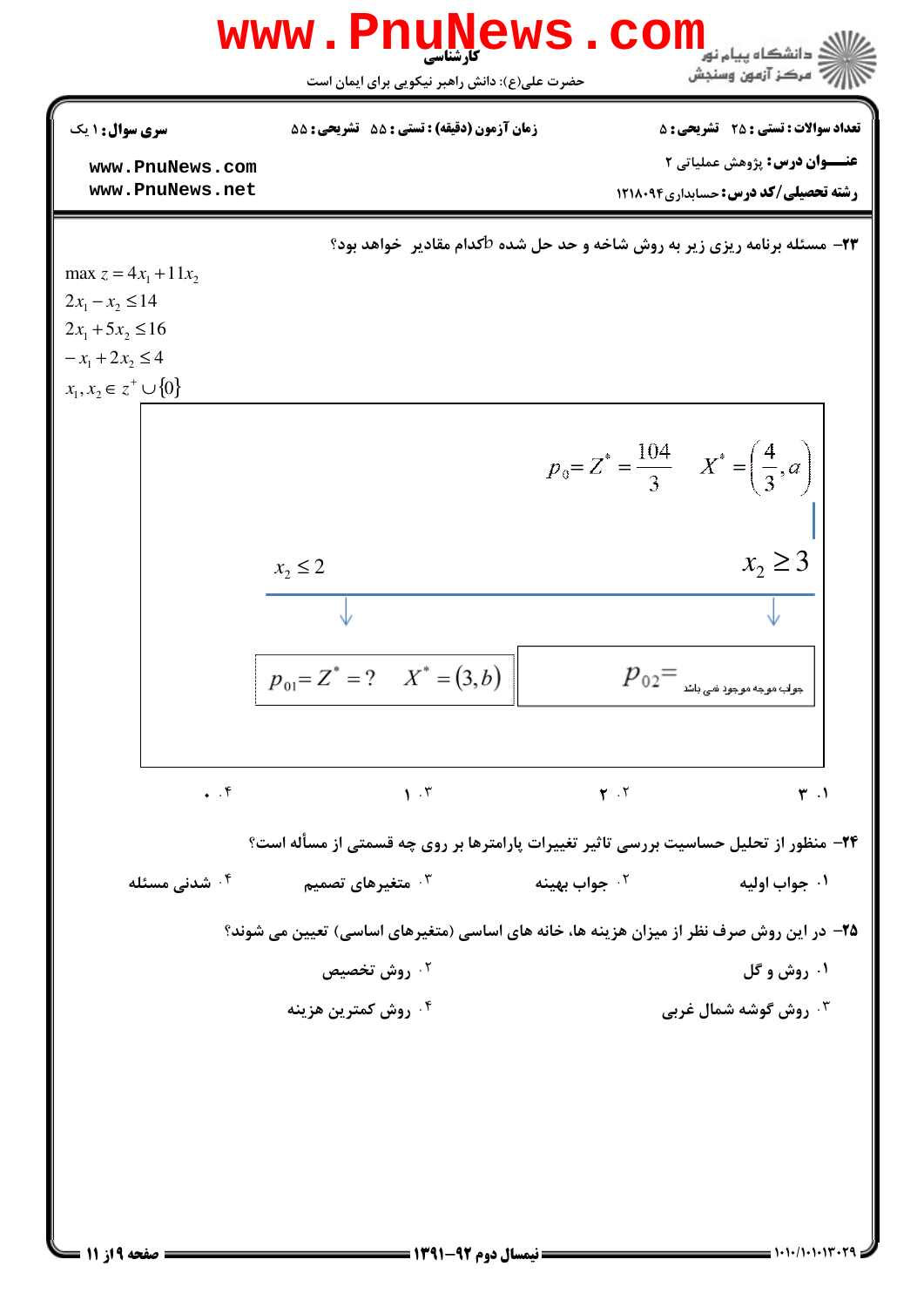

**: صفحه 10ز 11 =** 

## Www.PnuNews.com زمان آزمون (دقیقه) : تستی : 55 ٪ تشریحی : 55

**سری سوال : ۱ یک** 

۱،۴۰ نمره

www.PnuNews.com www.PnuNews.net

max  $z = 2x_1 + x_2$ 

 $x_1 + x_2 \leq 2$  $x_1 + 3x_2 \leq 3$  $x_1, x_2 \geq 0$ 

## سوالات تشريحي

ا- مسئله زیر به همراه جدول ابتدایی و نهایی آن را در نظر بگیرید؟

جدول ابتدایی و نهایی به صورت زیر است.

| متغيرها<br>ى<br>اساسی | $\overline{\mathcal{L}}$ | $x_1$   | $x_2$ | $s_1$ | $s_2$ | مقادیرسم<br>ت راست |
|-----------------------|--------------------------|---------|-------|-------|-------|--------------------|
| $\sqrt[7]{0}$         |                          | $-\tau$ |       |       |       |                    |
| $s_1$                 |                          |         |       |       |       |                    |
| $s_2$                 |                          |         |       |       |       |                    |
| $\sqrt[7]{0}$         |                          |         |       |       |       | ۴                  |
| $x_{1}$               |                          |         |       |       |       |                    |
| $s_2$                 |                          |         |       |       |       |                    |

الف) اگر میزان <sup>41</sup>از ۲ به ۳ تغییر پابد چه تاثیری بر بهینگی می گذارد؟ ب)اگر میزان ا $\overline{c}_1$  از ۱ به ۰ برسد چه تاثیری بر بهینگی می گذارد؟

۲- مسئله زیر را با استفاده از روش سیمپلکس اصلاح شده حل کنید؟

۱،۴۰ نمره

min  $Z = -x_1 + 2x_2$  $-x_1 + x_2 \leq 1$  $x_1 + x_2 \leq 2$  $x_1, x_2 \ge 0$ 



**تعداد سوالات : تستی : 25 - تشریحی : 5** 

عنــوان درس: پژوهش عملیاتی ۲

**رشته تحصیلی/کد درس:** حسابداری ۱۲۱۸۰۹۴